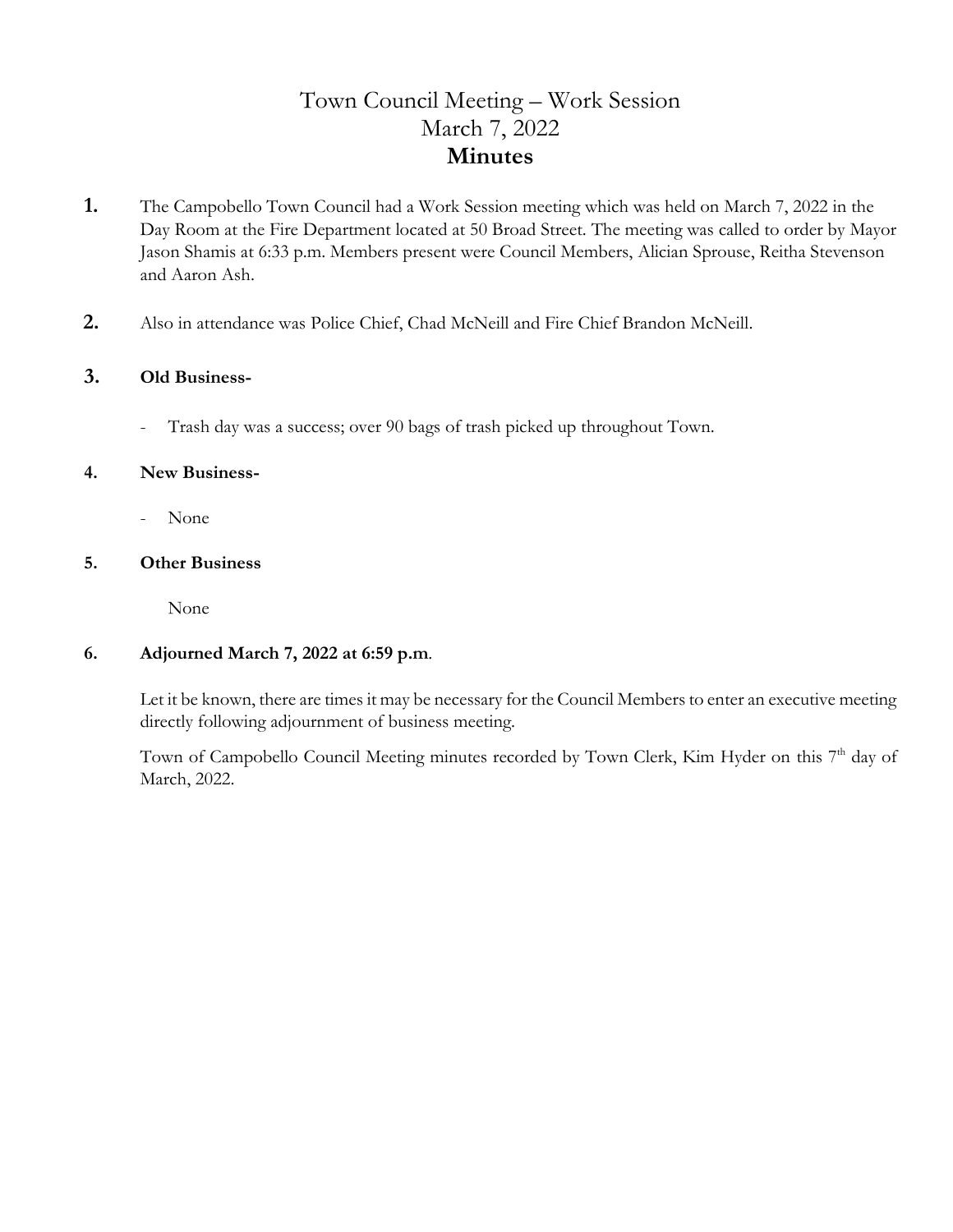# **Campobello Town Council Meeting March 7, 2022 Minutes**

- **1.** The meeting of the Campobello Town Council was held on March 7, 2022 in the Campobello Fire Department training room located at 50 Broad Street. The meeting was called to order by Mayor Jason Shamis at 7:00 p.m. Council Members present were Aaron Ash, Alician Sprouse and Reitha Stevenson. The Pledge of Allegiance was recited by all.
- **2.** Mayor Shamis asked if council had reviewed the minutes of the prior meeting and asked for a Motion to accept them. Council Member Ash made a motion to accept the February 7, 2022 work session minutes, February 7, 2022 Council Meeting minutes and February 22, 2022 Public Hearing minutes which were seconded by Council Member Stevenson and carried unanimous.
- **3.** Mayor Shamis commented that he was very proud of the Campobello Fire and Police Department and while they have taken a beating in the past few months, they are resilient.
- **4.** Police Chief Chad McNeill reported that the Campobello Police Department had a total of 118 calls for the month of February. Mayor Shamis asked if any of the 4 auto accidents happened at Hwy 11 near I-26. Chief McNeill responded that one did take place there, but the rest were at the intersection of Hwy. 11 and Hwy. 176. Mayor Shamis asked if the police department had to back up any other towns and Chief McNeill said yes that they backed up Inman a few times. Council Member Sprouse asked if there were any break-ins and Chief McNeill said yes, that they happened at the storage buildings on Hwy. 11; two subjects were charged. He went on to mention that having a camera system helps police with surprising the perpetrators as many are still at the scene of the crime since residents can be alerted without the perpetrator knowing. Mayor Shamis asked if council had any further questions for Police Chief McNeill. No further questions were asked.
- **5.** Fire Chief Brandon McNeill reported that the Campobello Fire Department had a total of 12 calls for the month of February. Mayor Shamis asked if the Fire Department backs up any other fire districts. Chief McNeill mentioned the mutual aid agreement with every surrounding fire district. We share resources. If we did not, we could not afford the insurance. Mutual aid helps our ISO rating which is what the insurance company uses to rate our manpower and equipment. Our grade right now is a 3 and the best you can have is a 1. For a long time, the City of Charleston was the only 1 in the State, but due to mutual aid this has helped other fire districts with their rating. Council member Ash asked if the fire department does any fire training. Chief McNeill said they actually provided training to 700 students last year. This year they will provide fire extinguisher training for the teachers at various schools. Town resident Wade Peeler asked how many fire stations Campobello has. Chief McNeill said that we have three, one at Walnut Hill Road, Hwy 357 and the main station on Broad Street. Council member Stevenson asked how often does the ISO review our rating? Chief McNeill said every three to five years. Council Member Stevenson asked if they gave any recommendations and Chief McNeill answered that the only thing that could help us is updating/replacing equipment and trucks. Our oldest truck is a 2002, which will be harder to get parts for as it gets older. Our major focus is manpower and phasing out volunteers and get paid staff to cover. We average 6 ½ people per call. This includes volunteers. We do not have any paid full-time employees. All are part-time and most work for the police department as well. Town resident Peeler asked what percentage does the fire department get to cover the area. Chief McNeill answered that while he couldn't give an exact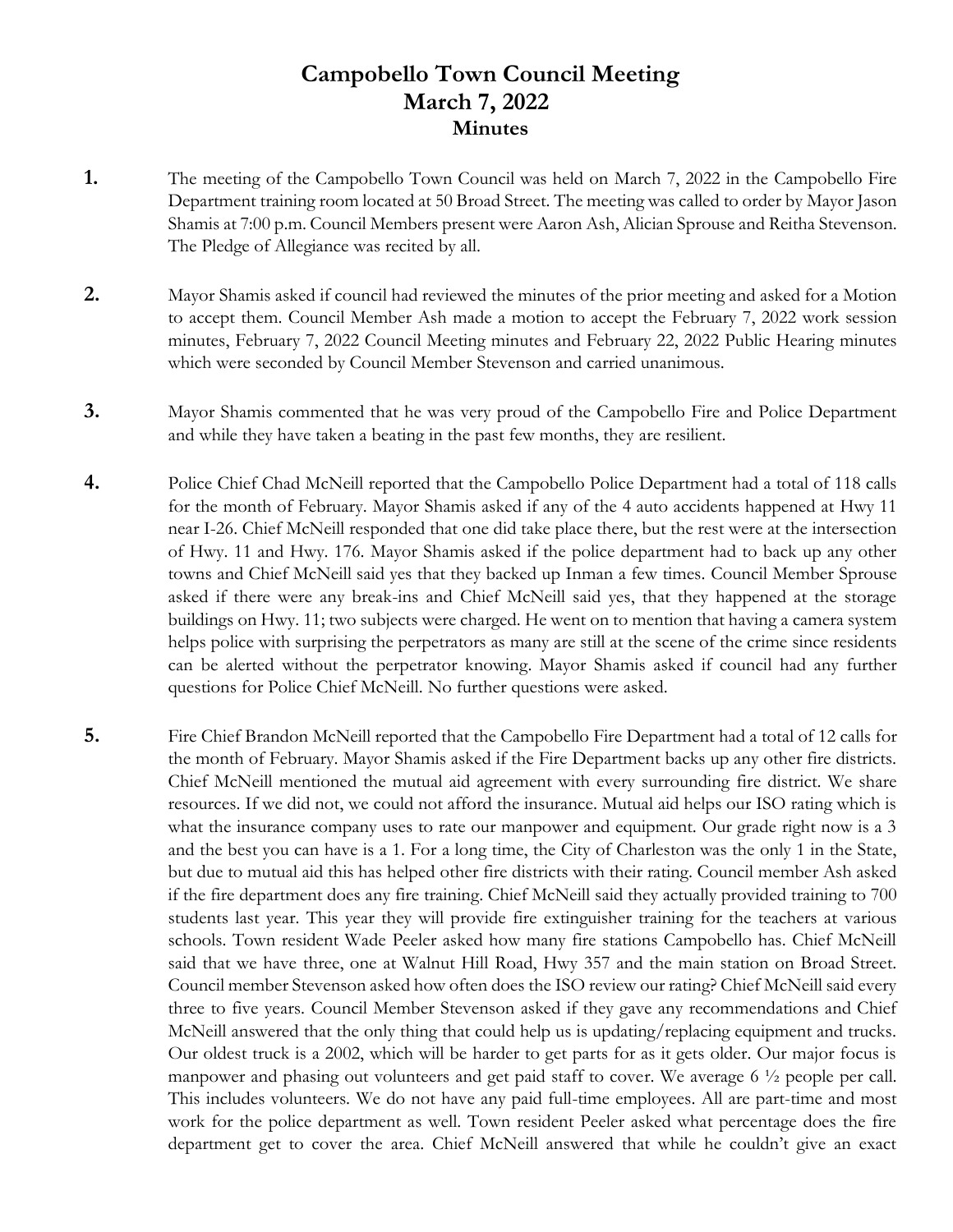percentage that last year's budget was around \$316,000 and \$48,600 of that comes from the Town. Our assessed value with the County actually went up \$20,000 this year. Mayor Shamis asked if council had any further questions for Fire Chief McNeill. No further questions were asked.

# **6. Executive Session**

At 8:12 p.m. Mayor Shamis asked council if they could enter into executive session. Council Member Ash made a Motion to enter into executive session regarding legal issues, which was seconded by Council Member Stevenson, and carried unanimous. At the conclusion of the executive session, it was announced that no action was taken.

### **7. Old Business-**

- Council member Ash summarized his meeting with the PROWL ball team and how they want to help with the expense of replacing/updating the ballfield lights by doing fundraisers and such.
- The Old Asheville Hwy project is currently taking bids until March 17<sup>th</sup>. The pothole on Cantrell Street will get fixed towards the beginning of summer.
- Mayor Shamis has not heard anymore from Spartanburg County about the Road Fee funds. We have not been given a date of when we will receive those funds to the municipalities.
- Mayor Shamis met with the person making the sign and she has them in and is getting them painted. We are also waiting on the electrician to get lights installed at the entrance sign on Asheville Hwy so that all will be ready to go when we get the sign. We are looking to move the other sign on Hwy 11 closer to I-26 were the town limits start. We are waiting to hear from the Gramling family as far as permission to put the sign on a piece of land on Hwy 11 closer to Interstate 26.
- All agreements have been signed for the 13 new lights throughout Town. The lights should be done within the next two weeks.
- Chief McNeill has not been able to get a meeting together with the County about the process of condemning abandoned homes, specifically the one on Smith Street. He hopes to get this set up by end of this month or next.
- Council Member Sprouse said that in a little over 8 weeks we will have our Family Fun Day event, which will have over 70 vendors. She would like to block off Lanford Street up to Lude Johnson Blvd. She would like to put a car or tractor show on the corner of Hwy. 176 and Lanford St. Jason Shamis commended everyone on the successful Trash pickup day, picking up around 90 bags of litter. 25-30 people came out Saturday, some of those coming from Hub City Martial Arts. A couple of BETA club students from Landrum High School also came out to help.
- Mayor Shamis said that the median at Hwy 11/Asheville Hwy has been tabled for now due to many other projects going on and we do not know what plans the State has for the intersection.
- Chief McNeill gave an update on grants. He is in the process of getting an engineer to draw up plans for what we want to do with the park. We also need to revisit the park agreement with the School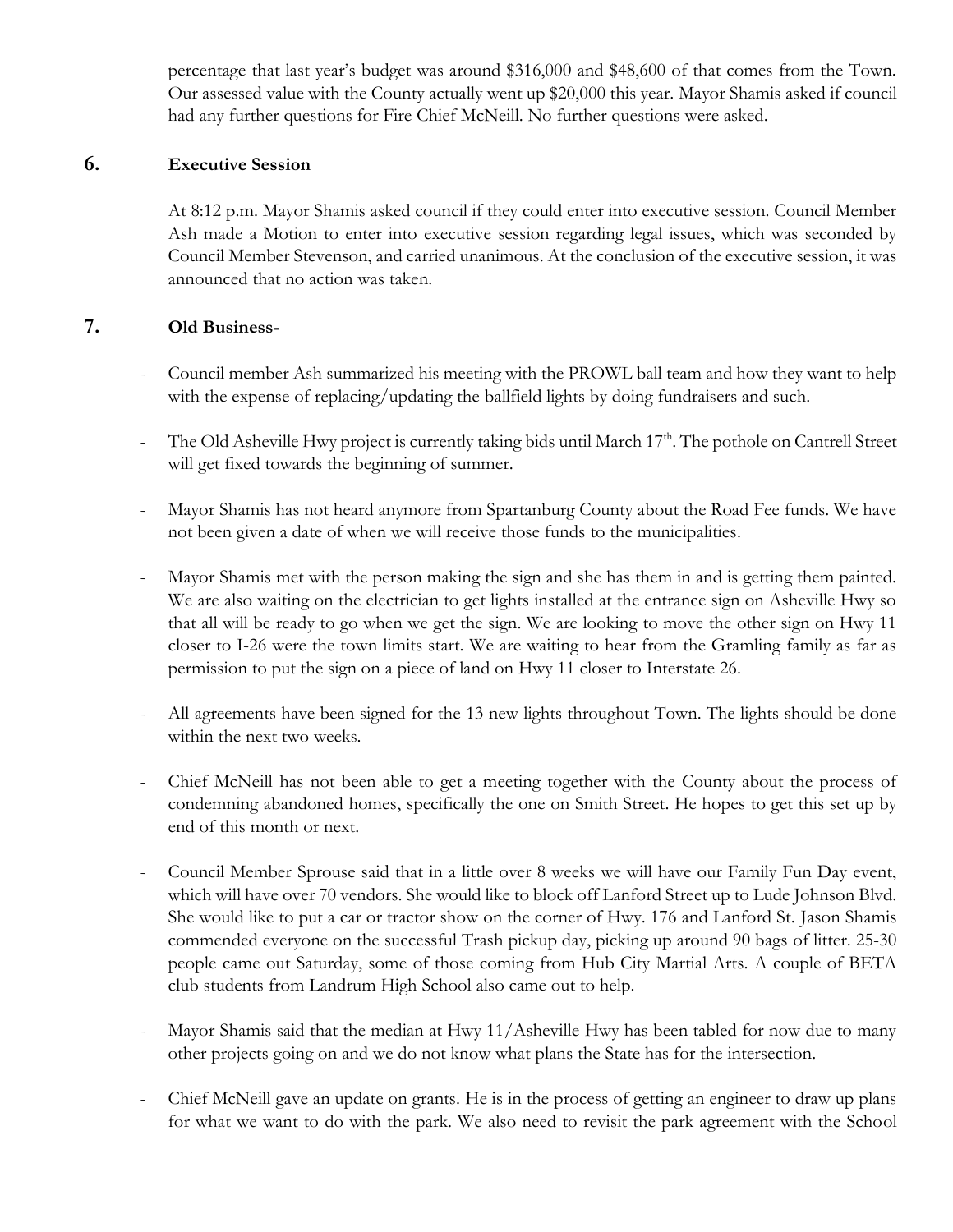District to see if it can be extended, as we would want to implement our plan in phases over a few years.

- Council member Ash spoke on plans to get a Youth Council started and has reached out to principal Darby at Campobello-Gramling School, who was excited and willing to get involved. This would give students a way to get active in government.
- Mayor Shamis is still working with SCDOT to find out what they will help with and what we will have to do to repair places in the rock wall. His concern is that the rock wall will give way, causing the sidewalks to crumble as well.
- Town resident, John Owenby, gave an update on what he has found out about sewer for Campobello. He started off with a spreadsheet he made to calculated the number of gallons per day that we would have to send to be treated. This is an important number if we plan to have sewer service and we would need that number when sitting down with another town to ask them to consider taking on the treatment of our sewer water. He has also met with Lee Inman, who is over the sewer system for City of Inman and James Tapp who is on the planning committee for Inman. They are planning now for the numerous developments coming to Inman. They have \$13.9 million appropriated to expand their sewer system which tells us that we are decades behind in getting sewer. Each house can use 300 gallons a day. Multiple that by the number of houses and it will give you a good figure on how much sewer we will use. We can get a group together to go out and count houses, even the ones that are not going to tap on to sewer, so that you have a plan of how much waste water will be accumulated. We also need to know how many commercial businesses we have as they are allowed 100 gallons a day, 3 gallons per employee. When we have a complete number of gallons, then we can go to the neighboring towns to find out if they would be interested in treating our waste water. Town resident, Wade Peeler, asked how do you plan for the future? Mr. Owenby said that first of all the spreadsheet needed to be completed. He also plans to continue meeting with Inman in the future to find out what they are doing. Lee Inman is very good at his job and not only has Inman under his wing, but also Chesnee. He said he would be glad to come to one of our meetings and talk about sewer. Mayor Shamis added that things are getting more expensive and we are trying to make sure that we can create a town where we can spread those expenses across the town and not just on the backs of the residents. Sewer takes time, but we've got to do it. Town resident, Skuba asked who bears the expense of this. Mayor Shamis said that grants would have to be looked into. Mr. Owenby said you have to have a plan in order to get funding. Town resident, W. Peeler, said that Landrum sold their sewer and water to Spartanburg Water and they do not have a treatment system. We already have sewer in our town as it runs in front of Landrum High School.

# **8. New Business-**

- Police Chief McNeill petitioned council to allow him to purchase two new Tahoes for the police department to replace the oldest Tahoes in the fleet. At this time, there is a shortage of new vehicles and if we wait, we could miss out. Mayor Shamis asked for a Motion to allow the Police Department to pay off two vehicles and purchase two new Tahoes. Council Member Ash made a motion to allow the Police Department to pay off two vehicles and purchase two new Tahoes, which was seconded by Council Member Stevenson and carried unanimous.
- Fire Chief McNeill petitioned council to allow him to purchase one new Tahoe for the Fire department to replace their existing command/medical/run around vehicle. It is in the budget to be able to do so.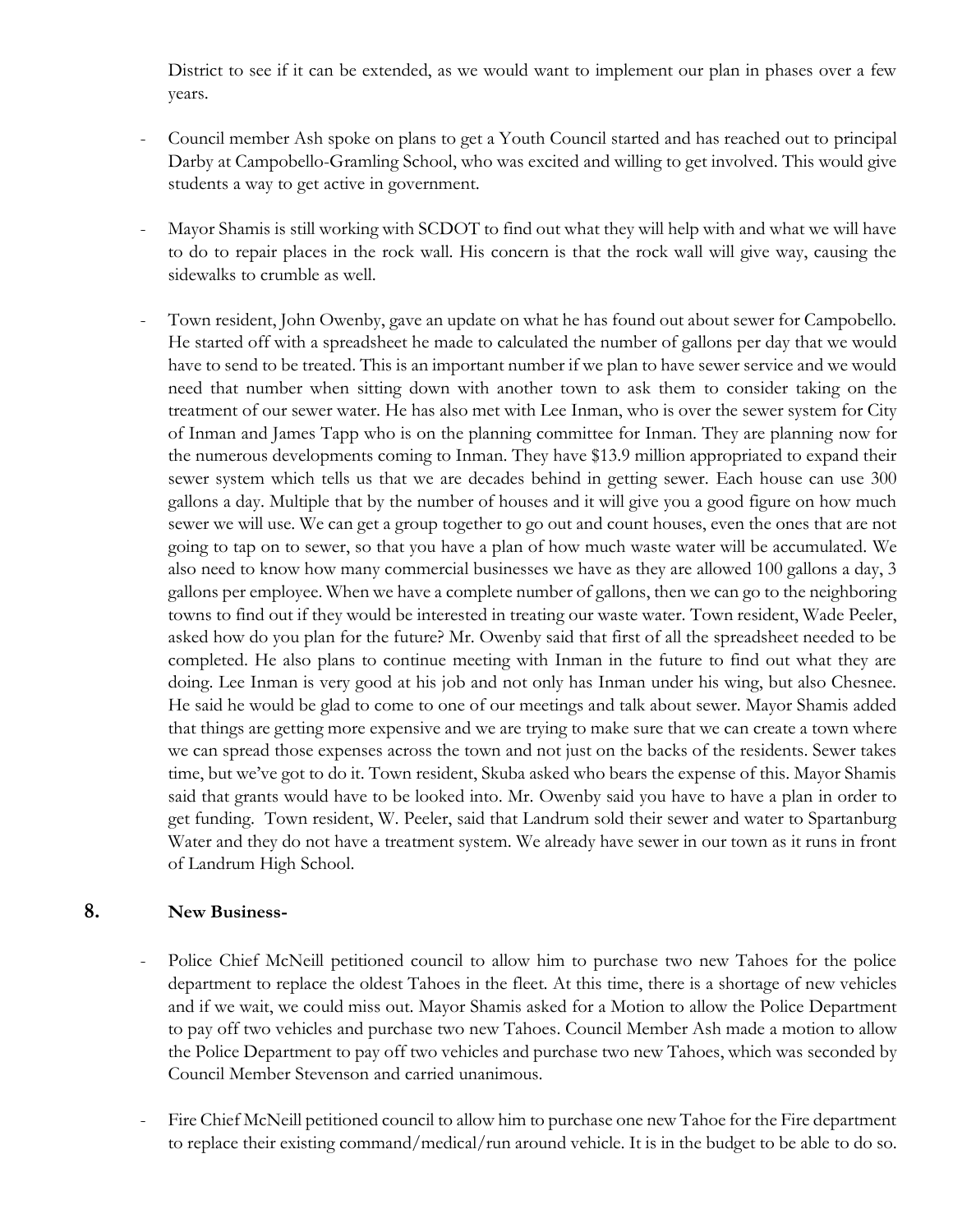Mayor Shamis asked for a Motion to allow the Fire Department to purchase one new Tahoe. Council Member Ash made a motion to allow the Fire Department to purchase one new Tahoe, which was seconded by Council Member Sprouse and carried unanimous.

- Mayor Shamis met with Duke Energy representative, Linda Hammond, regarding our service agreement with Duke Energy which is set to be renewed every 10 years. He would like council to consider increasing the percentage or keeping it the same. This item will be added to April's agenda for discussion and possible vote.
- A first reading of Ordinance 8.501.4 Amending the Business License Ordinance was summarized and read. This is to amend the rate schedule (A) and class schedule (B). Mayor Shamis asked for a Motion to accept the first reading of Ordinance 8.501.4 – Amending the Business License Ordinance. Council Member Stevenson made a motion to accept the first reading of Ordinance 8.501.4 – Amending the Business License Ordinance, which was seconded by Council Member Ash and carried unanimous.
- The issue of storage and emails was brought up by Mayor Shamis. We need our documents in a central location where they can be accessed easily. He spoke of Google Drive and how easy it is to maneuver. As for our emails, we need a more secure email than Gmail, which will make us more compliant with SLED. It will also allow us to cut off an email of an exiting employee so they will no longer have access to Town information. Our auditor also would prefer to be sent documents via upload to their website instead of physical documents. We have three quotes, one of which is from Pivotal IT who already handles our support. Their quote is for \$2,700 for 14 emails and 1TB of storage. Wix also provided a quote of \$2,696.40/yr with 5TB of storage. Google Drive would be \$1,172.52 for 14 emails and 1TB of storage. Mayor Shamis will have more updated quotes at the next council meeting but would like for council to think about going with one of these options.

# **9. Other Business-**

- There is no update at this time from the Planning and Zoning Committee.
- Mr. Owenby suggested that we get an updated map of the Town and put it on the wall in the Fire Department's Training room which would be helpful when discussing items such as sewer and growth. Police Chad McNeill said that when we get an updated version of the map, we can carry it down to Inman who can help in getting it printed.
- Town resident R. Short asked if SCDOT were going to fix all of the potholes on Hwy. 11 as he is tired of dodging them. Mayor Shamis said that they have gotten worse since the snow storm.
- Town resident Mrs. Skuba said that she would like a left-hand turning arrow for the light at the intersection at Hwy 11 and 176. She comes up Hwy. 176 and has to turn left onto Hwy 11. Mayor Shamis said that SCDOT was looking into that but possibly had plans to put in a round-a-bout there. Town resident Peeler asked if SCDOT had a planning committee. Mayor Shamis answered in the affirmative. This is the reason why Mayor Shamis tabled the median issues at Hwy. 11 and 176 due to not knowing what SCDOT is going to do with the intersection and we don't want to waste time and money when they may be changing everything.